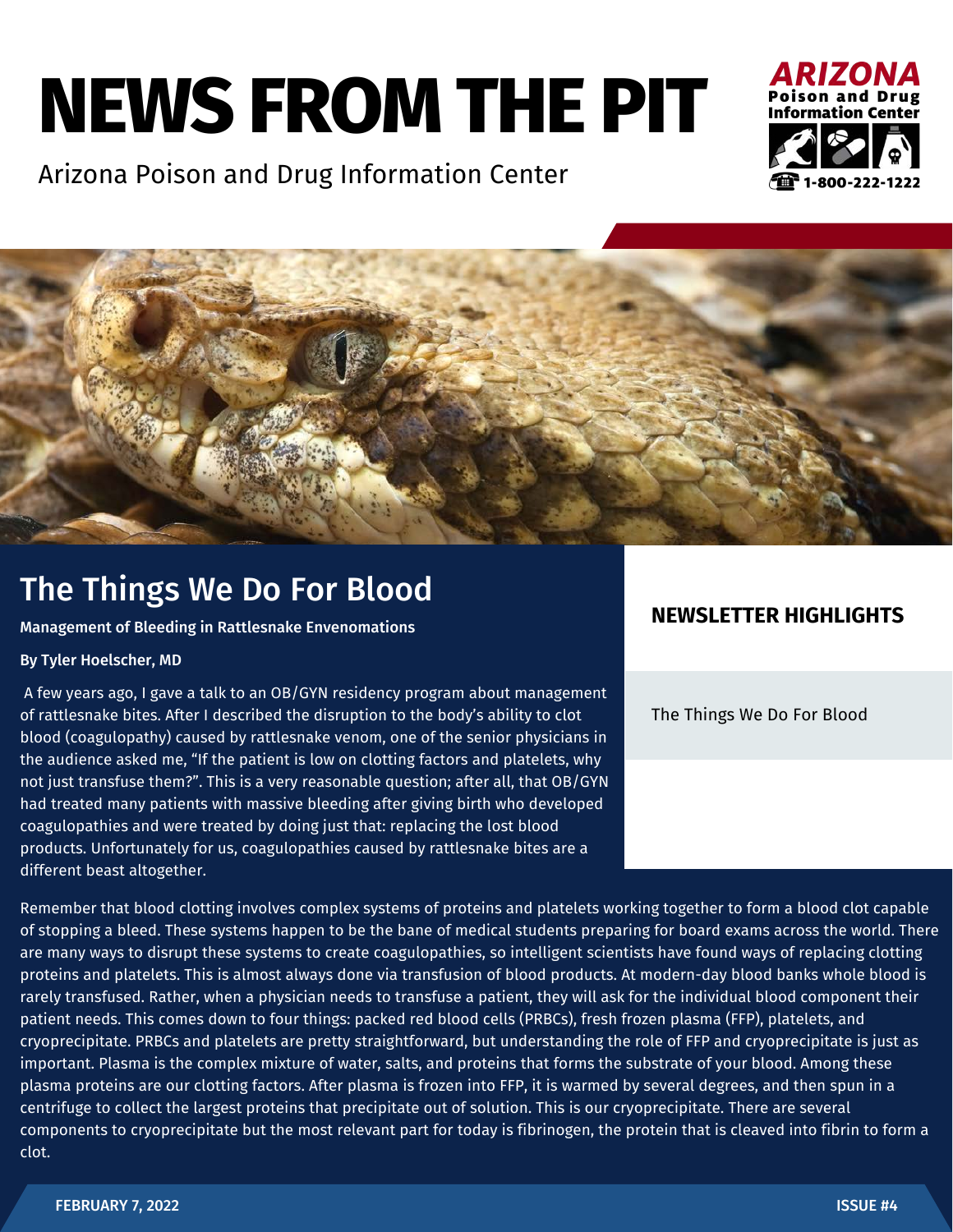## **The Things We Do For Blood**

#### Continued from page 1

So, when I told that OB/GYN that rattlesnake-envenomated patients depleted their platelets and fibrinogen, his natural response was to suggest that we replace them. Trauma patients and patients bleeding after childbirth often become coagulopathic, similar to what is seen in rattlesnake envenomations, and require massive transfusions of whole blood, including PRBCs, FFP, platelets, and cryoprecipitate. Eventually these patients are unable to clot until they are given more clotting factors and platelets, so his suggestion was completely reasonable.

Let's talk about rattlesnake venom again. Remember, venom is a complex mixture of proteins and other molecules that cause many harmful effects on their target, and hemotoxicity is one of them. Rattlesnake venom enzymatically causes the inappropriate activation of the clotting cascade and platelets to form a myriad of useless tiny clots throughout the victim's bloodstream. Then when your platelets and fibrinogen have been spent making these tiny clots, you don't have enough fibrinogen or platelets left to stop a bleed! Unfortunately, the enzymes in the snake venom are not used up in this process, so they can keep on tearing away at your platelets and fibrinogen unchecked.

Let's say we then take this person who is written up in the Annals of Emergency Medicine in 1991, who was bitten by a Western Diamondback rattlesnake (Crotalus Atrox). He was found to have dangerously low platelets (thrombocytopenia), of 1,000/ul (normally  $\geq$  150,000/ul). He was transfused 10 units (!) of platelets and his platelet count improved back to 17,000, which is still very low. The next day his platelets were checked again, and they were right back down to 1,000! A similar situation happened to a man bitten by a Massasauga (Sistrurus catenatus) documented in the same paper. After discharge he was found to have dramatically low fibrinogen levels - less than 50 mg/dl (normally  $\ge$  150,000 mg/dl). He was transfused 15 units of cryoprecipitate, and the next day his fibrinogen levels were unchanged.



**What about when bleeding is in a place you can't see?**

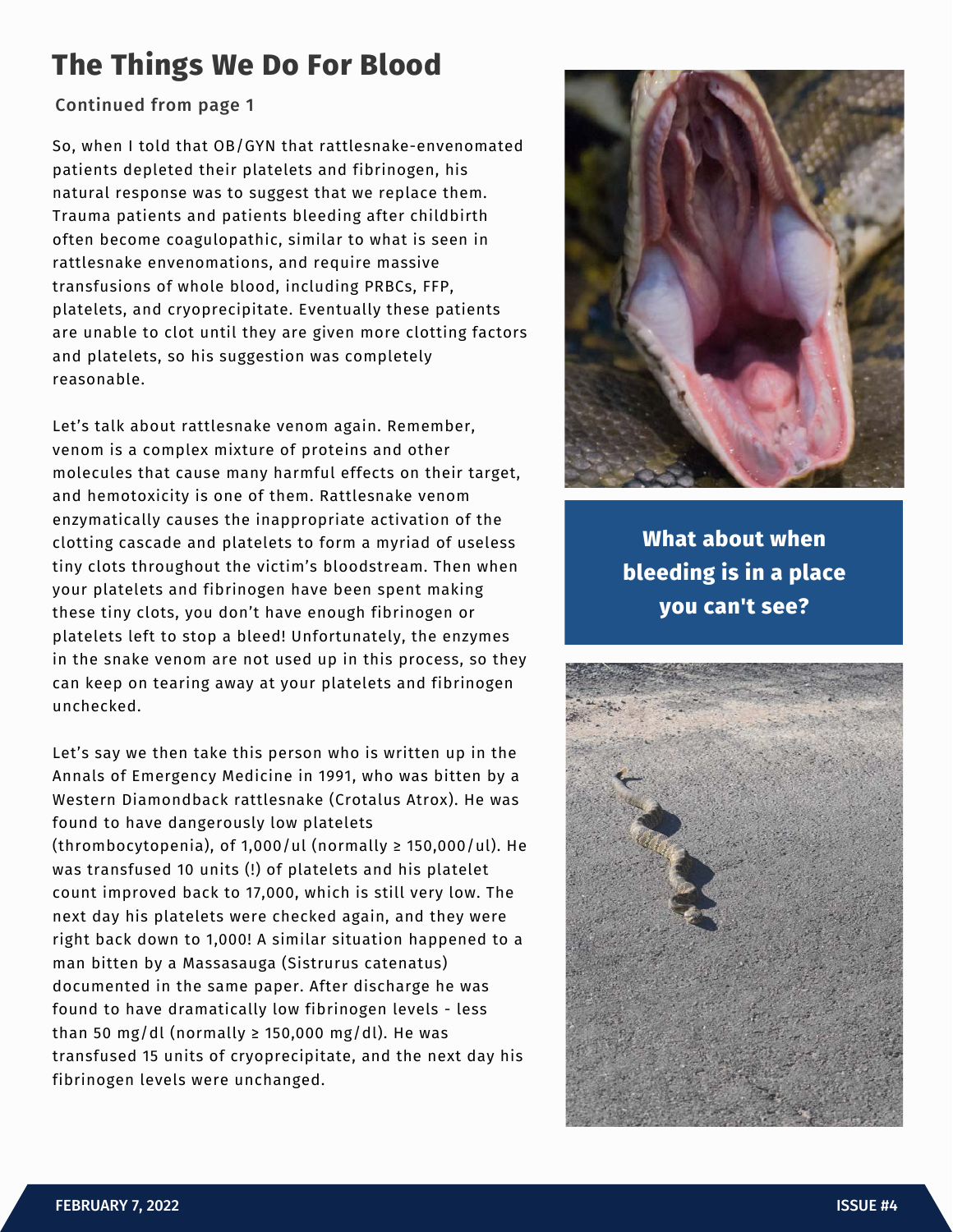

**Is antivenom the miracle cure for all rattlesnake envenomations?**



## **The Things We Do For Blood**

Continued from page 2

One unfortunate situation we must face in medicine is resource management, and unfortunately our blood products are always somewhat limited. When platelets and cryoprecipitate do not seem to help, and we don't have much of them to spend, it looks like we should not be routinely using them for rattlesnake bite patients.

In both cases from this article the patients then went on to have full recoveries, but it still leaves us with the question, what are we seeing here? Why didn't those blood products work? Well, the rattlesnake venom was left in the body and continued to destroy platelets and clotting factors regardless of how much they were replaced in both patients. How then, do we stop this? Antivenom!

Antivenom consists of antibody proteins capable of binding and inactivating the venom causing the coagulopathy in the first place. In envenomated, coagulopathic patients we have seen demonstrated time and time again how efficaciously antivenom halts the coagulopathy associated with rattlesnake envenomation. Now keep in mind that I said it halts the coagulopathy, not reverses it. Those platelets and clotting proteins the venom destroyed are still just as useless as before, but with the venom neutralized, your liver and bone marrow can get back to work on replacing those.

Now, does that mean that antivenom is the miracle cure for all rattlesnake envenomations? Absolutely not. Keep in mind that if a patient is bleeding to death after a rattlesnake bite, their cause of death will be blood loss. No matter how much antivenom I give a patient, their heart can't beat if there's no blood to pump. What does this look like practically? In most cases of significant envenomation there is no bleeding. Those patients get antivenom and that's all. The patients should avoid things that might trigger bleeding, like elective surgeries, contact sports, and dental procedures, but more than likely they won't develop any significant hemorrhage.